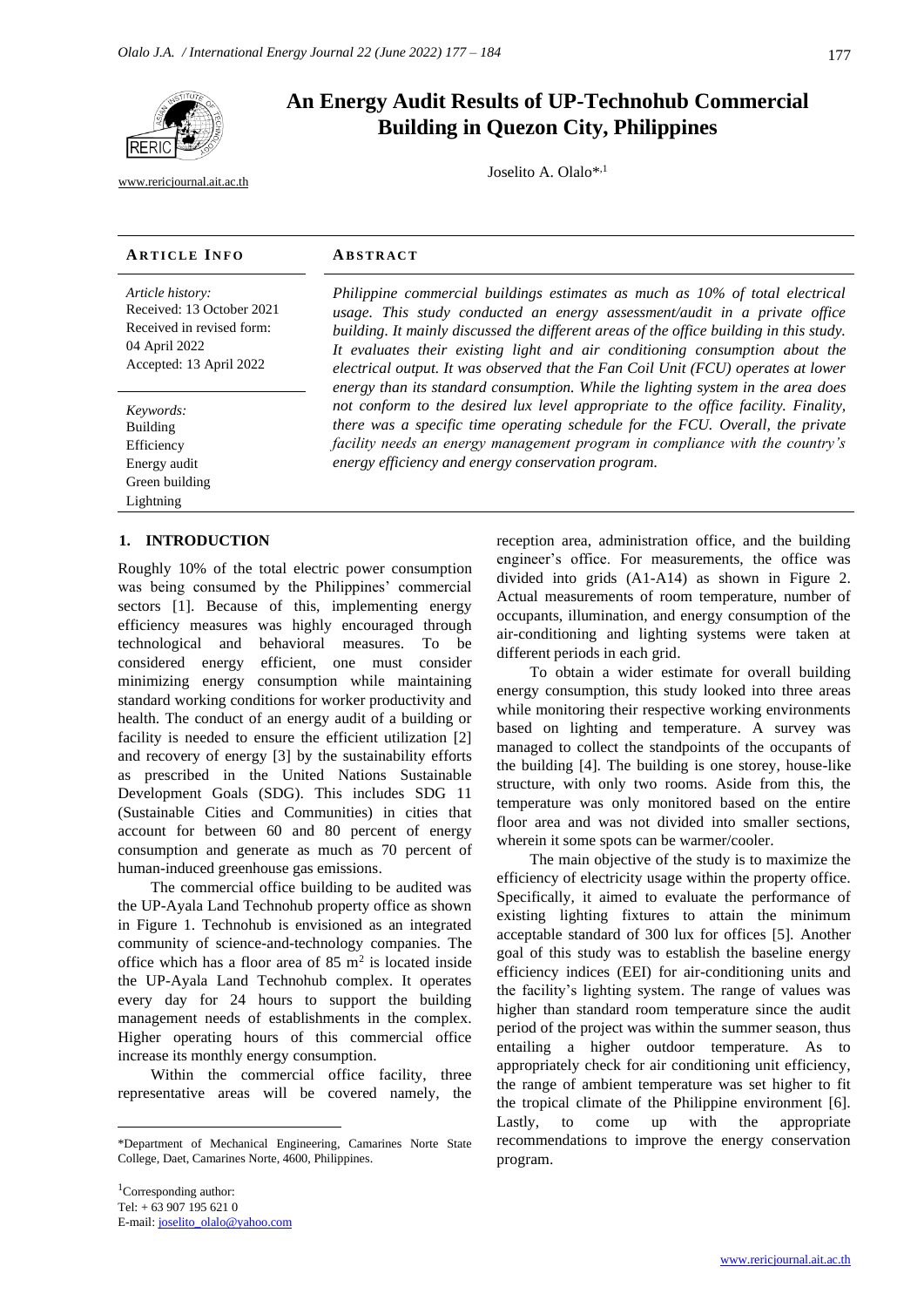

**Fig. 1. Location of the UP AyalaLand Technohub property office.**





#### **2. METHODOLOGY AND RESULTS**

Before the conduct of the pre-energy audit inspection, written permission was communicated to the manager of the property office of UP Ayala Technohub to have seamless conduct of the audit. The auditors were oriented about the safety and security procedures of the facility including the areas of the building allowed for inspection namely, (1) evaluate the status of energy management aspects using the Energy Management Matrix, (2) measure light intensity based on the assigned grid of the area of the facility using a downloaded

application, (3) measurement of room temperature using Fluke infrared thermometer at a specific regular distance from ceiling FCU diffusers within the office at certain points in the room, (4) voltage and current measurements at the electrical panels were conducted to obtain the power consumption of the fan coil unit, (5) physical Inspection of the furniture within the area and energy-consuming devices to create a detailed floor plan, (6) inventory of the energy-consuming devices and other furniture and fixtures inside the office, and (7) interview with the maintenance personnel to inquire the in-placed energy conservation measures.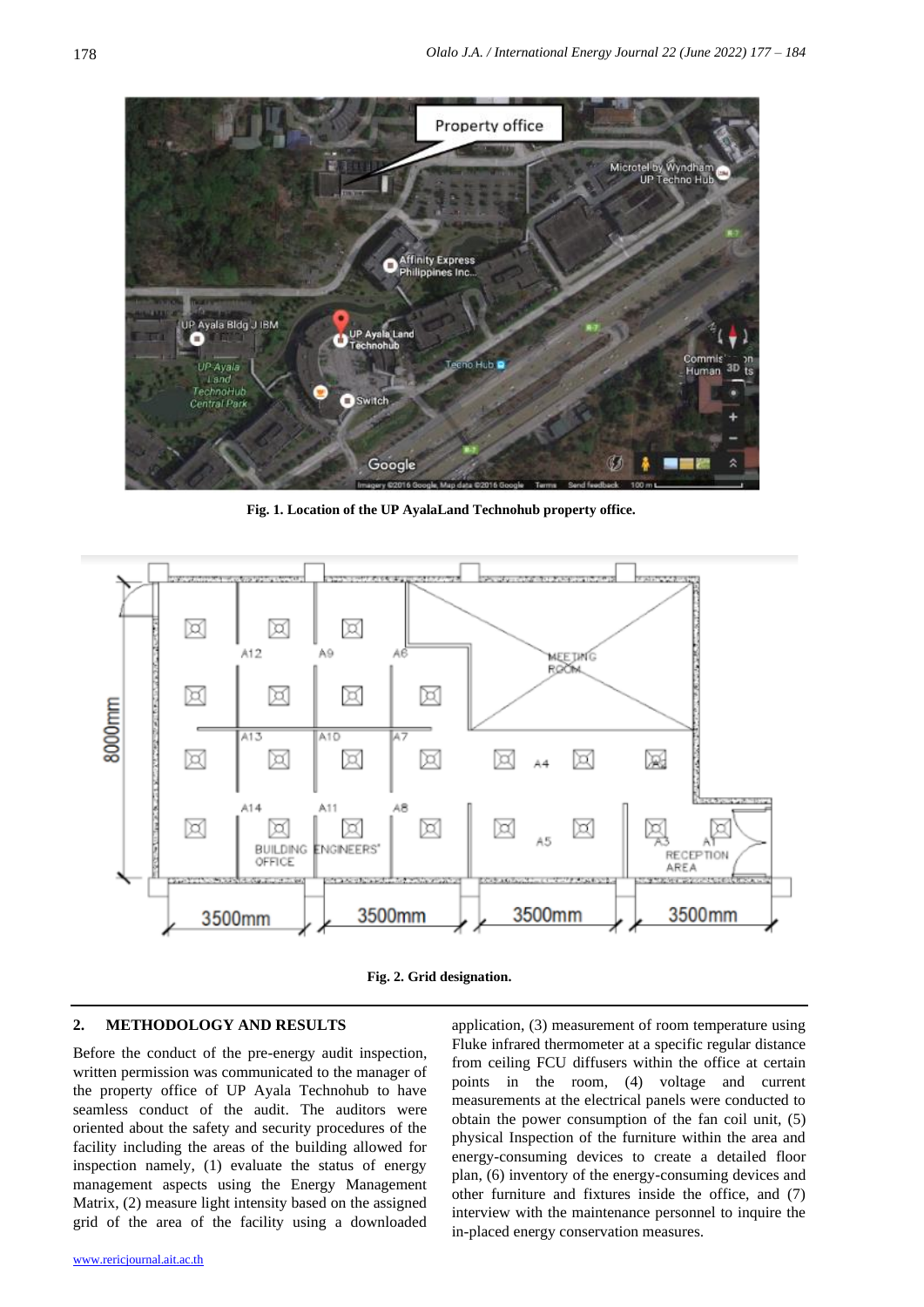#### *2.1 Data and Analysis*

The UP Technohub (Property Office) uses FCU (fan coil unit). A fan coil unit (FCU) was a simple device consisting of a heating and/or cooling heat exchanger or 'coil' and fan. It was part of an HVAC (heating, ventilation, and air-conditioning) system found in residential, commercial, and industrial buildings. A fan coil unit was a diverse device sometimes using ductwork and was used to control the temperature in the space where it was installed or serve multiple spaces. It was controlled either by a manual on/off switch or by a thermostat, which controls the throughput of water to the heat exchanger using a control valve and/or the fan speed. Fan coil units circulate cold water through a coil to condition the ADMIN office. The office gets its cold water from a central plant, or mechanical room containing equipment for removing heat from the central building's closed loop.

To analyze the EEI of the FCU, we should note the changes in temperature of chilled water, and its mass rate using Equation 1 and Equation 2.

Actual EEI formula:

$$
EEI (FCU) = \frac{actual energy}{electrical consumption}
$$
  
standard temperature of  
the office

#### Standard EEI Formula

$$
EEI (FCU) = \frac{\text{standard energy}}{\text{electrical consumption}}
$$
\n
$$
\text{standard human comfort of} \tag{2}
$$

#### temperature

The light levels were measured using an android application, with the uncertainty of 1 lux. The EEI and sample calculation were shown in Equation 3. And each luminaire has a theoretical power rating of 40 Watts (2 x 20 Watts). The EEI uncertainty ( $\Delta$ EEI) is shown in Equation 4.

$$
EEI = \frac{Power}{Light Level}
$$
 (3)

$$
\Delta EEI = EEI * \sqrt{\left(\frac{\Delta LL}{LL}\right)^2} \tag{4}
$$

#### *2.2 Temperature Analysis*

Audit data were gathered a different time intervals. After the data gathering, EEI was computed. Comparison will be made for the actual and standard temperatures for human comfort cooling.

Based on the standard set by ASHRAE [5], human comfort cooling through initiatives that aimed to strike a balance between the energy-saving, hence less  $CO<sub>2</sub>$ emission, and thermal comfort, even though 25.5°C may not be the most preferred room temperature for every person.

Fan usage amperage was monitored from 11 am to 7 pm, and produced an actual energy consumption of 1.33 kW, this was compared to the office standard power of 6.3 kW to be consumed from an ADMIN office of 85  $m^2$ . The actual EEI for the air conditioning unit was 8 kW-hrs per 25.5°C as compared to the ideal EEI of 37.8 kW-hrs / 25.5°C.

#### *2.3 Lighting System*

The light level of illuminance (lux) was the amount of light measured in the plane surface (or the total luminous flux incident on a unit area of a surface) [7]. According to the National Optical Astronomy Observatory, the national observatory in the United States, the outdoor level can be as high as 10,000 lux while the light level indoors, near windows, could be reduced to approximately 1,000 lux. In the middle area of a building, it could be as low as 25-50 lux. For low light levels, additional equipment is necessary to compensate for this [8].

Today, light levels were common in the range of 500-1000 lux. For precision and depending on the need of the activity, the light level may even be 1500-2000 lux. In general, several factors affect the light level on a specified surface such as the quantity and quality of light, amount of flicker, amount of glare, contrast, and shadows. Each factor must be adjusted for optimization for applications in an emergency, safety, operations, and security situations. Standards serve to address concerns related to design, placement, installation, minimum energy requirements, and efficient allocation of illumination in different locations with different purposes, as well as efficiency, durability, cost, and maintainability [9].

Light levels have been one of the main focuses of visual comfort. As observed, the more intense the task is, the brighter the room should be [7], [8]. The lighting throughout the facility identified for the pre-energy audit inspection at the UP AyalaLand Technohub Property Office was provided by fluorescent luminaires with T8 technology lamps and electronic ballasts. Lighting systems were powered by 220 volts. Areas were reviewed for current conditions as shown in Figure 3. Any differences in the inventory and equipment on-site were taken into account when preparing estimates and calculations [9].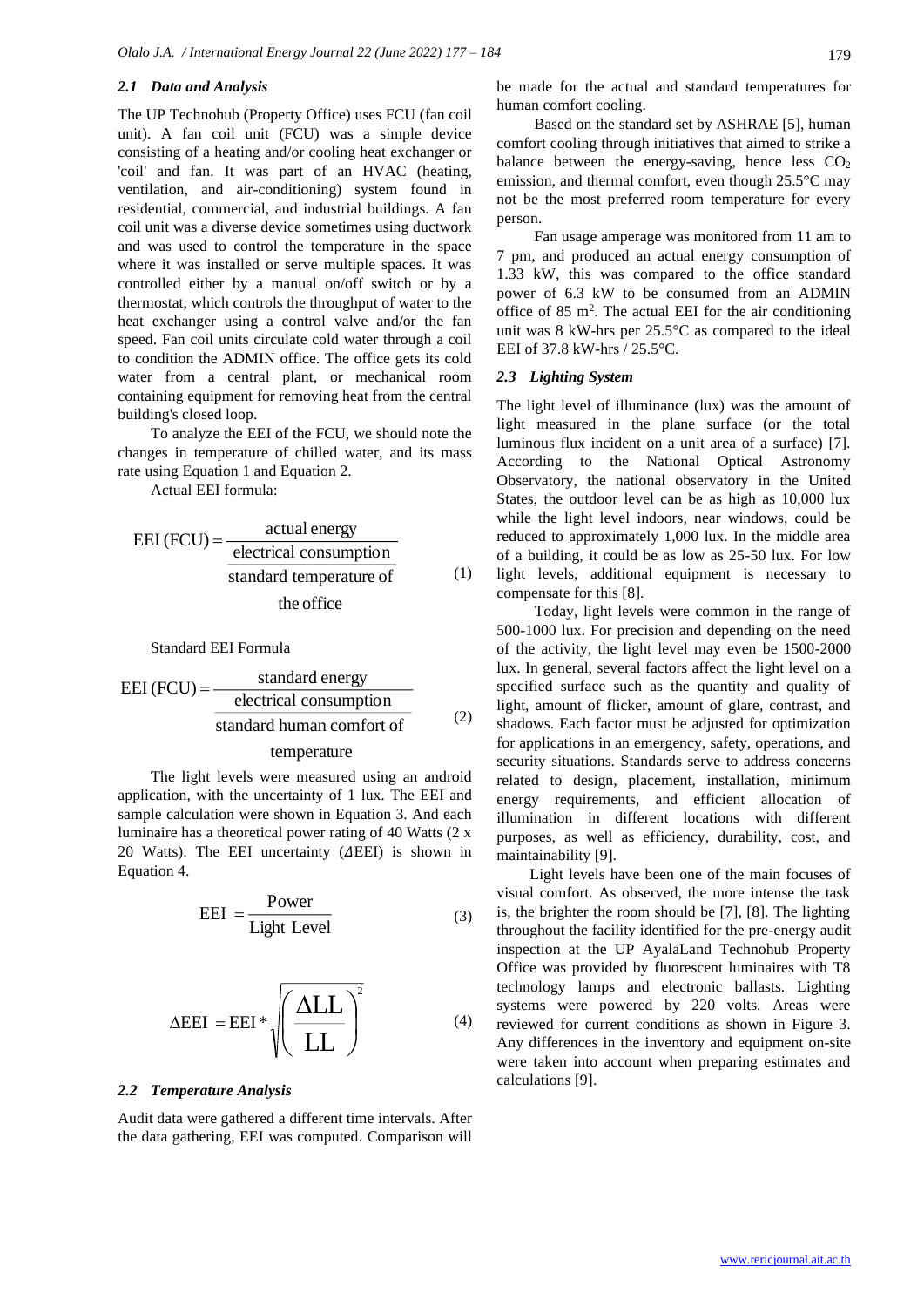

**Fig. 3. Lighting layout.**

Light levels were taken at nine time slots (on weekdays and weekends) on different lux points. The probability distribution gives an average of 289.9  $\pm$ 220.9 lux. The standard deviation is quite large, comprising 76 % of the mean. This average was expected because there is no lighting schedule in the facility. Since the spread from the mean value of the light levels on the facility is too large, the minimum and maximum light levels were considered for this assessment. Taking the light level measurement on the walk-through schedule, the generalizations could be taken as assessment points for this activity. Since the walk-through was done on weekdays and a weekend, the light level measurements were compared on those schedules, as well as those taken on each of the lux points.

Out of the weekday light level measurements shown in Figure 4, the 1100 data was significantly higher by 64 % than the night-time data (2200 and 2300).

Based on Figure 5, the weekend morning (1100, 1200) measurements were highest averaging  $457 \pm 33$ lux, followed by the evening (1800, 1900) measurements at  $205.2 \pm 0.4$  lux, and lastly the afternoon (1300, 1400) measurements with  $159 \pm 20$ lux.



**Fig. 4. Light level measurements taken at the facility on a weekday.**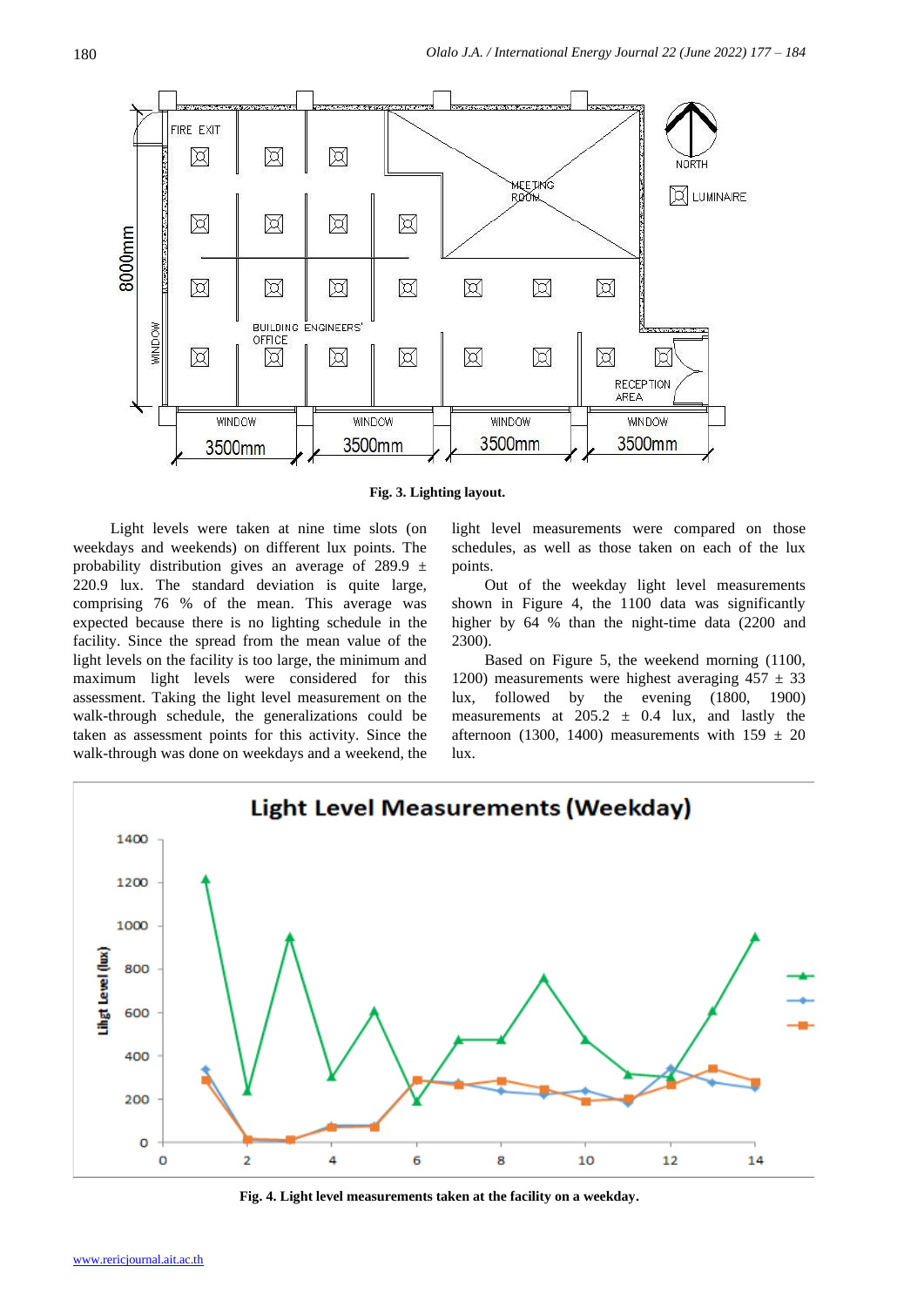

**Fig. 5. Light level measurements taken at the facility on a weekend.**

| Table 1. Luminaire locations. |                                    |
|-------------------------------|------------------------------------|
| Area                          | Luminaire                          |
| Reception                     | central to 1 functional luminaire  |
| End of facility               | central to 2 functional luminaires |
| Corner of facility            | central to 3 functional luminaires |
| Reception                     | central to 4 functional luminaires |
|                               |                                    |

Considering the lux points, the maximum light level measurements were identified at the following: A1 (weekday), A12-A13 (weekend), and the minimum light level measurements were identified at the following lux points: A6 (weekday), A3 (weekend). These were distinguished in Table 1.

The maximum light level at A1 on the weekday was due to its inherent location - found directly beneath a functional luminaire. Since the facility was generally operational during weekdays business hours, it was expected to have a more intense light level at the reception area. On weekends, the light levels at A12 and A13 were maximized at the end part of the room (away from the windows where light tended to be diffused to the dark environment outside the office). Moreover, these lux points were central to 4 functional luminaires.

The minimum light level at A6 could be explained by its location in the facility. Since it was located at the corner of the room, with only 3 functional luminaires in its vicinity, as compared to other lux points central to 4 functional luminaires, or found directly beneath a functional luminaire, it would have a less intense light level. During the weekend, the light level at A3 was minimal because the luminaires at the reception area were intentionally turned off (1 out of 3) as the office was not expecting an influx of clients on the day.

Comparing the light levels with literature, we come up with this summary where the actual usage of the facility site was compared to standard level usage [7].

At A1, the light level taken in the morning corresponds to standard level use in drawing work, mechanical workshop, and operational theatre, which were for fine work and precise inspection. The light level taken in the morning could be decreased by turning off (1 out of 3) one luminaire, as the reception desk does not necessitate such usage. At A12 and A13, the light levels taken in the evening were just enough for office work where visual tasks are moderately easy with high contrast or larger size [8], [9].

At A6, the light level taken in the morning corresponds to standard level use in warehouse, home, theater, and library archives which were for visual tasks in occupied interiors. Since A6 was in the workstation already, the light level could be improved by adding another artificial source of light like a desk lamp, or any kind of movable lamp to meet the light level required for office use. As previously mentioned, A6 was found in a corner of the room, within the vicinity of only three luminaires. At A3, the light level taken in the evening was similar to light levels in tunnels and walkways which were rarely used interiors for movement and fine detail. The light level could be increased by turning on another luminaire to meet the light level required for office use [8], [9].

On the weekend, not all luminaires were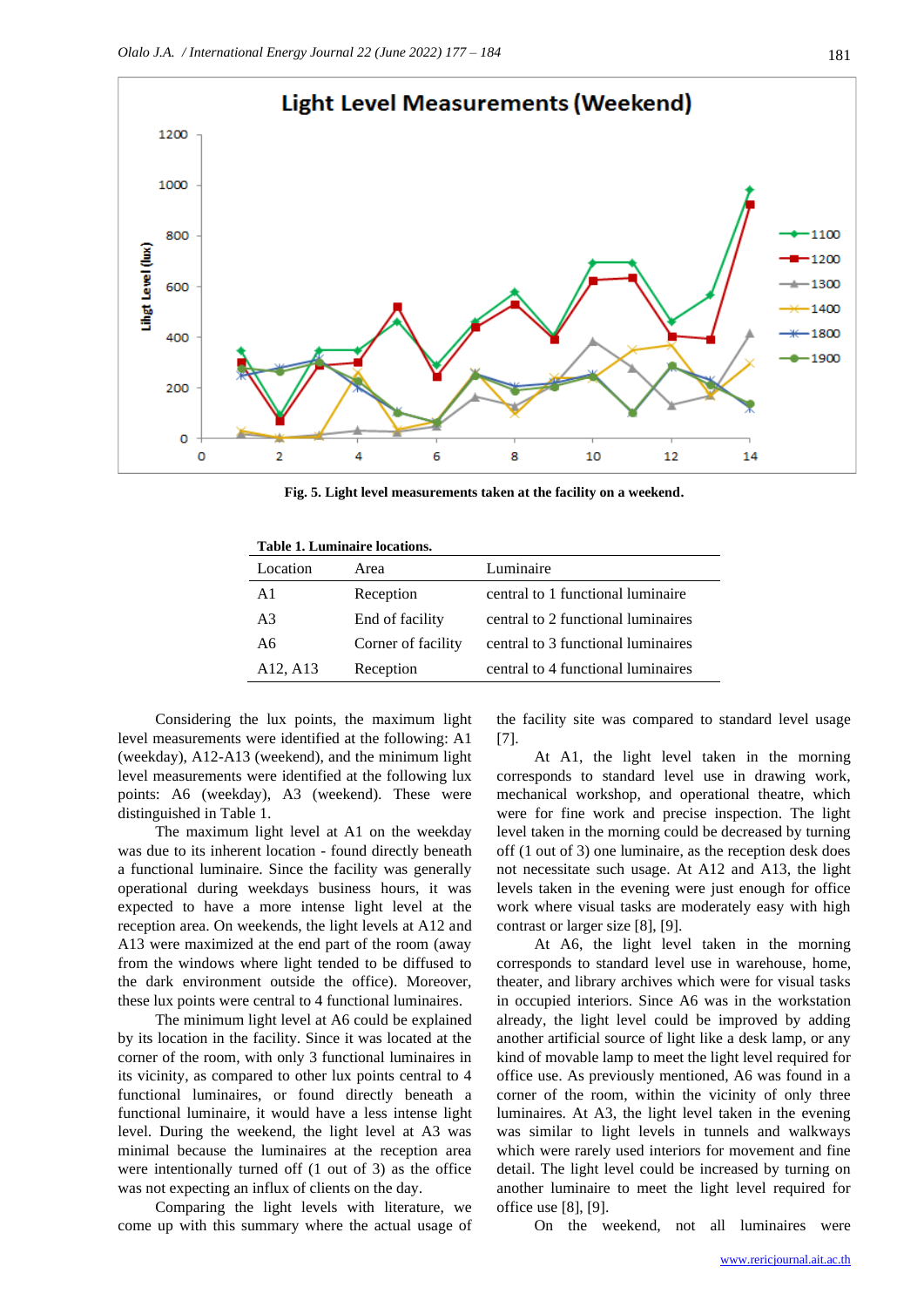intentionally turned on as there were few personnel presents on the day. Following the working principle that the operational luminaires were dependent on the use of the occupants, it was just intuitive to find that the most intense light levels were in the morning, as the natural light coming from outside gets through the transparent windows, dispersing through the facility. In the afternoon, the light levels get less intense because the natural light was less bright during the time. The light levels in the evening were relatively higher than the light levels in the afternoon because more luminaires are turned on at the time.

The maximum light levels at A14 and A12 in the morning and afternoon time slots, respectively, correspond to the inherent location of the lux points. These lux points were found at the end of the room, with all luminaires turned on. These lux points were central to 4 functional luminaires. Moreover, A14 was found near the transparent window, which at daytime receives the greatest influx of natural light from the outside. In the evening, the maximum light level was found at A3, which was in the reception area. This was just as expected as in the evening, more luminaires were intentionally turned on for use by the occupants in the facility. The lux point at A3 was central to two functional luminaires.

The minimum light levels during daytime were found at A2, a lux point at the reception area. This was predicted as, during the daytime, some of the luminaires (1 out of 3) at the reception area were intentionally turned off to conserve energy. In the evening, the minimum light level was found at A6, the same lux point with minimum light level measurement on a weekday. The main factor affecting the light level was that this lux point is found in a corner of the room.

Comparing the light levels with literature, the researcher came up with this summary where the actual usage of the facility site was compared to standard level usage.

The light level at A14 taken in the morning corresponds to usage for very difficult visual tasks such as in general inspection, electronic assembly, gauge and tool room, and supermarkets. It could be reduced to a level that was suitable for office work. Reduction of the light level could be done by turning off one or two luminaires within the vicinity. In the afternoon, and evening, the light levels at A14 and A12, and A3, respectively are sufficient for office work [8], [9].

In the morning and afternoon, and evening, the light levels at A2, and A6, respectively, correspond to relative lighting for occasional interiors for movement and casual seeing with good usage in corridors and changing rooms. The recommendation for relatively dim lighting in the reception was to increase the light level to meet the standards for office use. This could be achieved by turning on one luminaire at the reception to aid the light level at A2 and sourcing out another light at A6 [8], [9].



**Fig. 6. Light level measurements taken per point.**

Figure 6 shows the maximum, average, and minimum values at each time slot. The maximum light levels were recorded on time slot 3, taken at 1100. The measurements were taken on a weekday morning when the luminaires were fully operational due to the needs of the occupants, on weekdays when the population size was optimal, and most especially when the natural light was highly transmitting through the office space.

The minimum light levels were recorded on time slot 7, taken at 1400. The measurements were taken on a weekend afternoon, especially when some of the luminaires (three out of 22) were intentionally turned off to conserve energy when the occupants are minimal, and when the office space uses the natural light as a light source.

Comparing the light levels with literature, the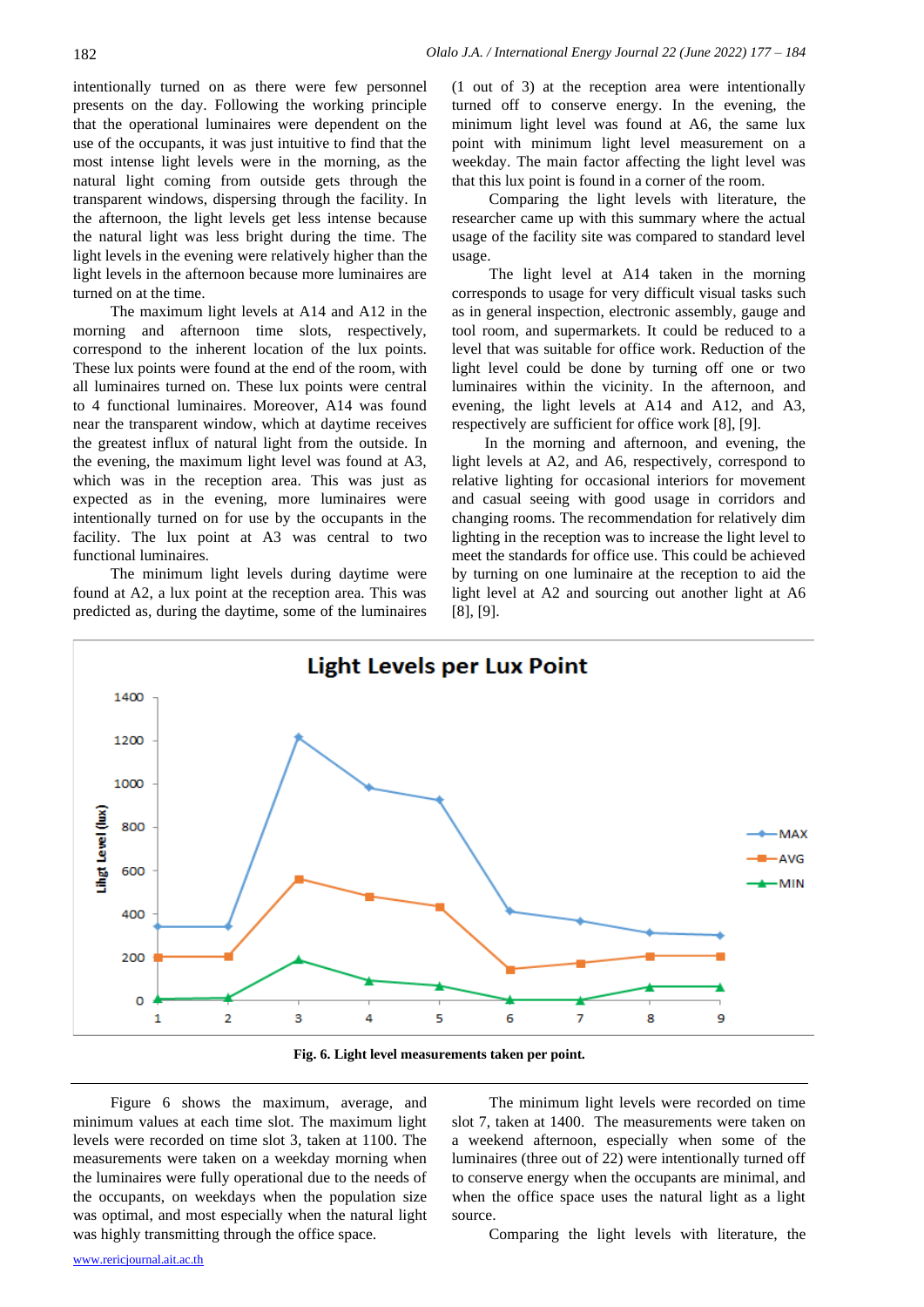The maximum light level taken on a weekday morning corresponds to usage for very difficult visual tasks such as in general inspection, electronic assembly, gauge and tool room, and supermarkets. It could be reduced to a level that was suitable for office work [8], [9].

The minimum light level taken on a weekend afternoon corresponds to relative lighting for occasional interiors for movement and casual seeing with good usage in corridors and changing rooms. The recommendation for relatively dim lighting was to increase the light level to meet the standards for office

use [8], [9].

The computed EEI on each lux point was a function of the light level as shown in Figure 7, since the power rating standardized for each luminaire was constant. Therefore, the higher the EEI, the lower the light level at a constant power rating, and the lower the EEI, the higher the light level at a constant power rating. The lowest EEI with the highest light level was taken on time slot 3, weekday morning. This accounts for the light level taken on a weekday morning with relative usage for very difficult visual tasks such as in general inspection, electronic assembly, gauge and tool room, and supermarkets. It could be reduced to a level that is suitable for office work [8], [9].



The highest EEI with the lowest light level was taken on time slot 7, accounting for the weekend afternoon light levels which correspond to relative lighting for occasional interiors for movement and casual seeing with good usage in corridors and changing rooms. The recommendation for relatively dim lighting was to increase the light level to meet the standards for office use [8], [9].

Lighting levels vary widely throughout the facility. As a result, areas of similar usage can have different light levels. This results in light levels being adequate in some areas but below the recommended levels in other areas.

The interior lighting within the facility was manually controlled. They were switched on by the occupants according to need. There appears to be no timed or automated control for the main lighting in the facility. As a result, the lighting systems in the facility operate many hours per day and per week longer than facility occupancy or use. For the audited facility, peak occupancy use was from 8:00 AM to 5:00 PM but generally, the facility was operational all days, with a few personnel on duty as officers-in-charge during offpeak occupancy usage.

Critical seeing areas were reviewed for the comfort of the visual environment and the adequacy of illumination to meet the needs of the occupants by the light levels. General recommendations of reducing and increasing the light level can be addressed by switching off and on the necessary luminaires to meet the standard light level for office use.

#### **3. CONCLUSIONS AND RECOMMENDATIONS**

The result of the pre-energy audit activity in the Property Office of UP Ayala Land Technohub proved that there were aspects in the energy utilization practice of the office that needs re-alignment based on standards and best practices of energy efficiency towards the attainment of the sustainable energy management system. Based on noticable physical observations and the results of computations of energy efficiency indices (EEIs), the author derived the following conclusions and recommendations.

1. Actual energy consumption for FCU was lower than the standard energy consumption for comfort